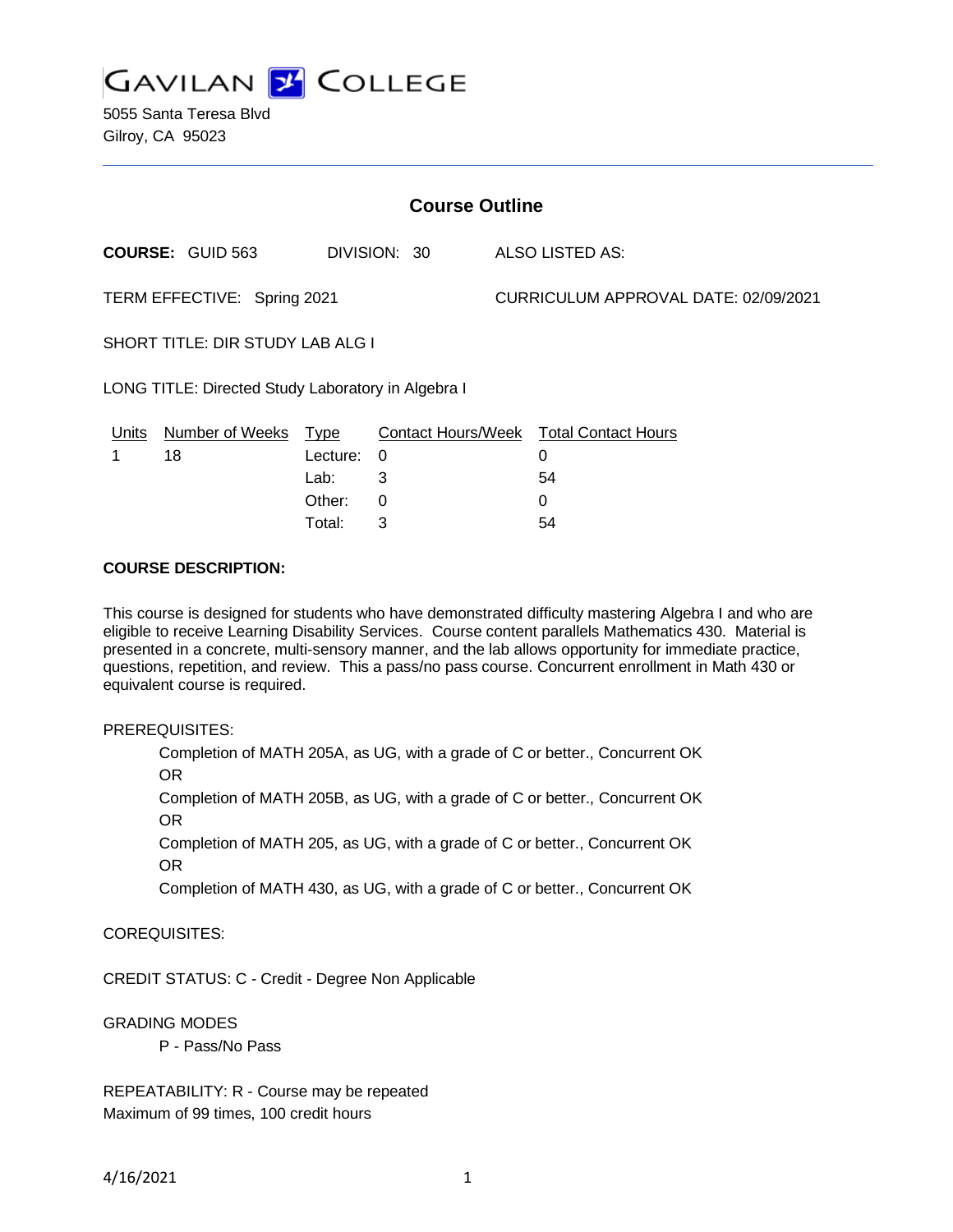SCHEDULE TYPES:

- 04 Laboratory/Studio/Activity
- 047 Laboratory LEH 0.7
- 05 Hybrid
- 71 Dist. Ed Internet Simultaneous
- 73 Dist. Ed Internet Delayed LAB
- 737 Dist. Ed Internet LAB-LEH 0.7

## **STUDENT LEARNING OUTCOMES:**

1. Simplify and evaluate algebraic expressions. Solve linear equations and inequalities in one variable, including compound inequalities. Evaluate and solve formulas. analyze and solve problems involving applications of linear equations and inequalities in one variable.

Measure of assessment: In class skill demonstration

Year assessed, or planned year of assessment: 2017

Semester: Spring

2. Demonstrate skills needed to Add/subtract, multiply and divide polynomials and numbers in scientific notation. Simplify exponential expressions using properties of exponents. Solve application problems in all of the above.

Measure of assessment: In class skill demonstration

Year assessed, or planned year of assessment: 2017

Semester: Spring

3. Identify and solve rational equations. Simplify complex fractions. Set up and solve rational equations for application problems.

Measure of assessment: In class skill demonstration Year assessed, or planned year of assessment: 2017 Semester: Spring

4. Analyze and translate verbal expressions into algebraic. Use symbolic language to name algebraic structures.

Measure of assessment: In class skill demonstration

Year assessed, or planned year of assessment: 2017

### **CONTENT, STUDENT PERFORMANCE OBJECTIVES, OUT-OF-CLASS ASSIGNMENTS**

Curriculum Approval Date: 02/09/2021

### **DE MODIFICATION ONLY**

4 Hours

Content: Fractions, Operations of real numbers, simplifying expressions.

Student Performance Objectives (SPO): Students will be able to perform mathematical operations with real numbers, evaluate numerical and algebraic expressions using the order of operations, simplify linear expressions.

Out-of-Class Assignments: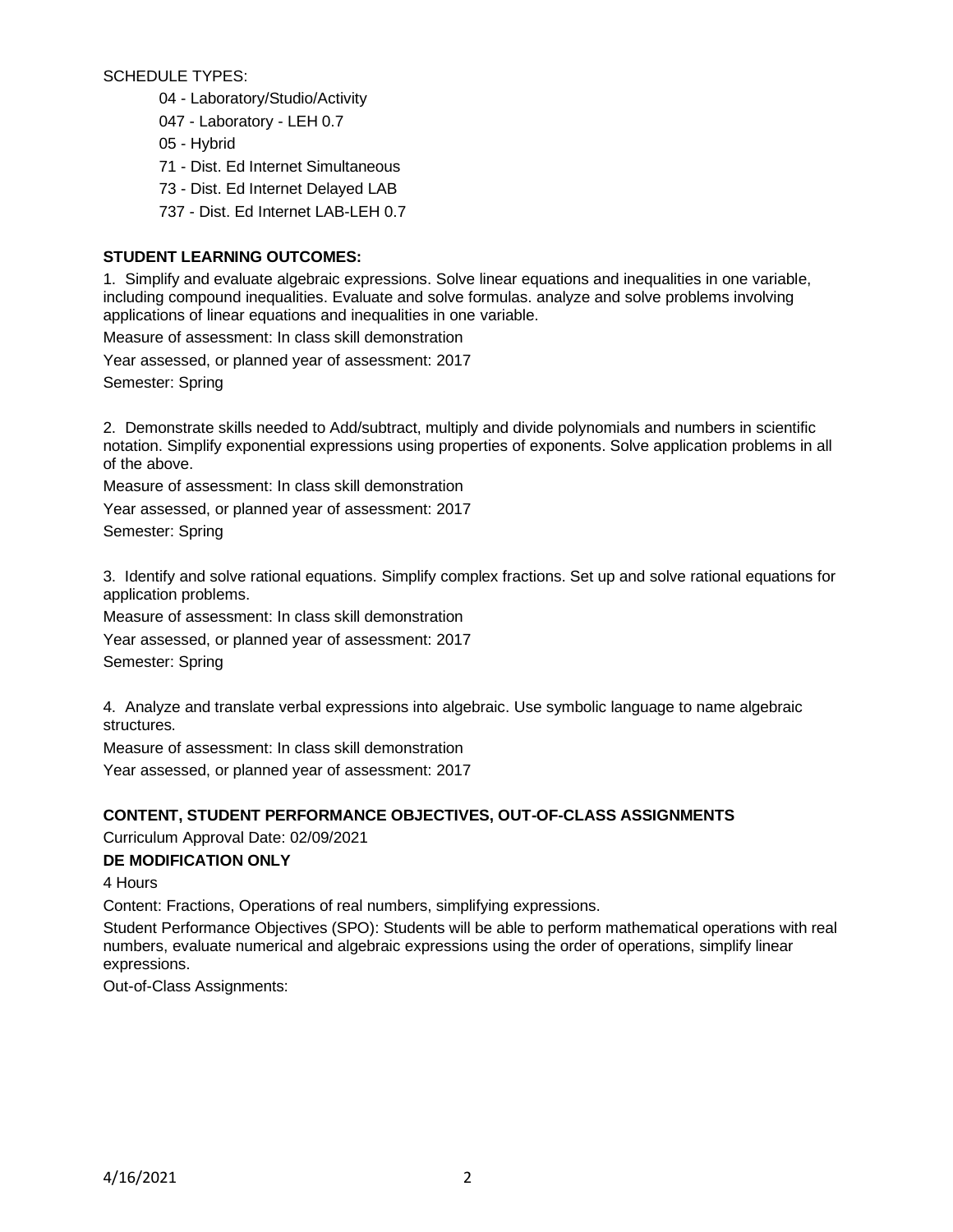# 7 Hours

## Content:

Solving linear equations. Solving linear inequalities including compound inequalities in one variable and expressing the solution algebraically, graphically on the number line, in interval notation and in set builder notation. Translating verbal expressions into algebraic expressions and equations. Evaluating and solving formulas; problem solving strategies involving linear equations and inequalities in one variable. Applications of linear equations/ inequalities.

Student Performance Objectives (SPO): Students will be able to solve linear equations and inequalities, and express the

solution to linear inequalities graphically, algebraically, in set builder notation and in interval format. Students will be able to evaluate formulas, solve formulas for a specified variable and use formulas in problem solving. Student will be able to set up and solve linear equations and inequalities for application problems, including solution mixture, investment, and distance

### problems.

Out-of-Class Assignments:

### 7 Hours

Content: Cartesian coordinate system. Solving linear equations in two variables. Reading the graphs and graphing linear equations in two variables. Finding the slope and intercepts of the line. Slopes of vertical, horizontal, parallel and perpendicular lines. Solving application problems. Slope - intercept equation of a line, point - slope equation of a line, applications. Graphing linear inequalities in two variables, including compound inequalities.

Student Performance Objectives (SPO): Students will be able to solve and graph linear equations in two variables, identify the slope and intercepts of a line given the graph or equation, and identify lines that are parallel and perpendicular Student will be able to find the equation of a line given slope and y-intercept, point and slope, two points, graph of the line or any other information about the line. Solve application problems. Graph solution set to linear inequalities and to compound linear inequalities in two variables.

Out-of-Class Assignments:

7 Hours

Content: Solving systems of linear equations in two variables by graphing, and systems of linear equations in both two and three variables using substitution and elimination. Problem solving strategies involving linear functions and systems of equations. Number, Geometric, Uniform Motion, Investment and Mixture Applications.

Student Performance Objectives (SPO): Students will be able to solve 2x2 systems graphically and identify consistent, inconsistent and dependent systems as well as systems with one solution, no solution and infinitely many solutions. Students will be able to solve 2x2 and 3x3 systems of equations using substitution and elimination, and solve application problems involving systems of equations.

Out-of-Class Assignments:

3 Hours

Content: Utilize the quotient, product , and power rules for exponents and evaluate numerical expressions with

negative and zero exponents. Write numbers in scientific notation and perform operations using a scientific calculator.

Student Performance Objectives (SPO): Students will be able to apply the rules for exponents to simplify an exponential expression, convert from scientific notation to standard notation and vice versa, use a scientific calculator to perform operations with numbers written in scientific notation, and solve application problems involving numbers in scientific notation.

### Out-of-Class Assignments:

### 7 Hours

Content: Introduction to polynomials. Simplifying, adding and subtracting, multiplying, dividing polynomials.

Student Performance Objectives (SPO): Students will be able to identify the degree of a polynomial and put in standard form. Students will be able to simplify, add, subtract, multiply and divide polynomials. Students will be able to divide with long division and/or synthetic division.

Out-of-Class Assignments: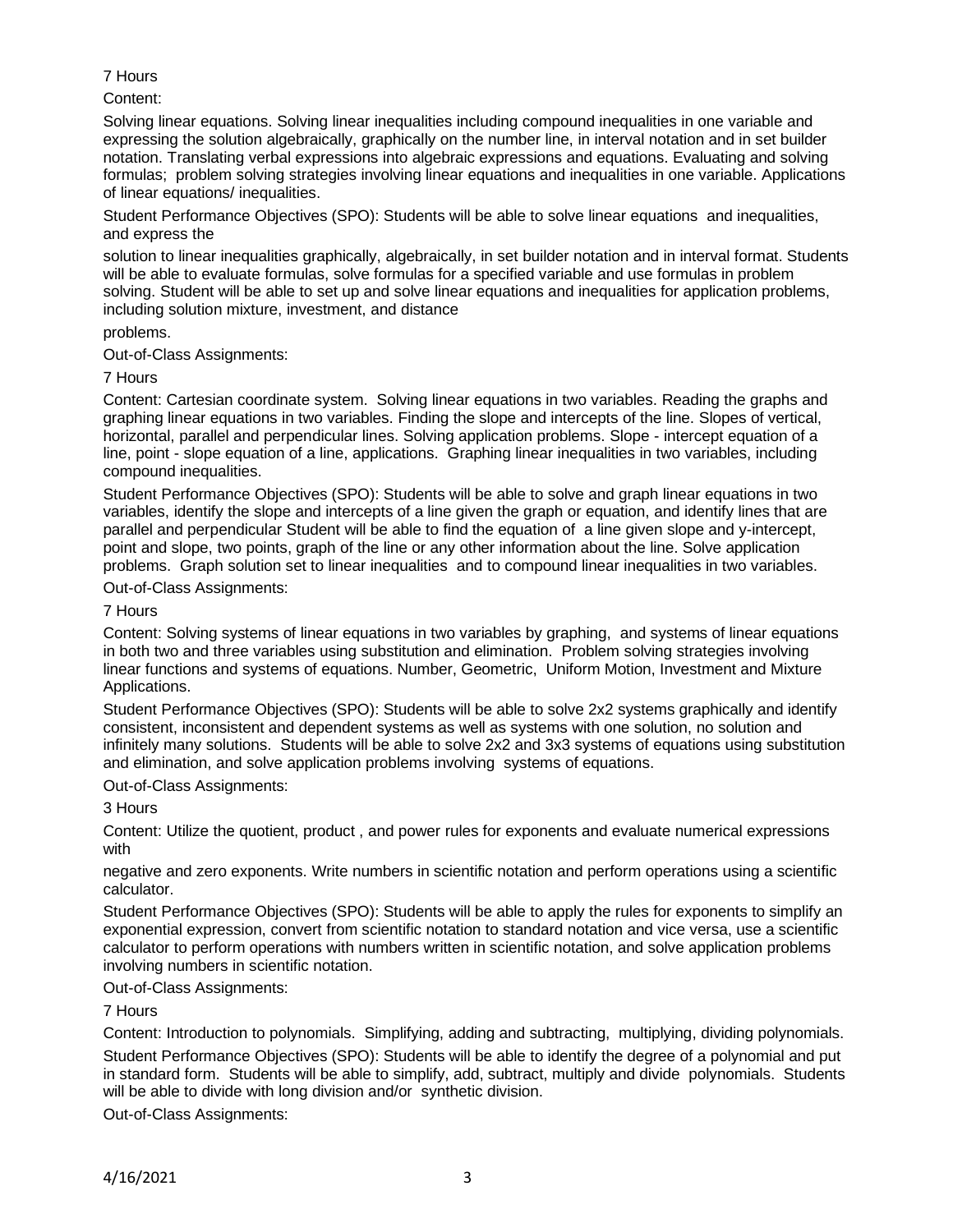## 7 Hours

Content: Factoring

polynomials. Factoring the Special Products, Trinomials, and factoring by grouping. Solving polynomial equations by factoring; problem solving strategies involving polynomial equations.

Student Performance Objectives (SPO): Students will be able to factor completely a polynomial expressions, including difference of squares and difference/sum of cubes. Students will be able to do factor by grouping on a trinomial or polynomial. Students will be able to set up and solve polynomial equations for application problems.

7 Hours

Content: Simplifying rational expressions, multiplying,

dividing and adding/subtracting rational expressions, simplifying complex fractions and solving rational equations. Applications of rational equations.

Student Performance Objectives (SPO): Students will be able to simplify a rational expression and indicate where a rational expression is undefined. Students will be able to add, subtract, multiply and divide rational expressions, and simplify complex expressions including complex expressions with negative exponents. Student will be able to solve rational equations and set up a rational equation to solve a word problem.

Out-of-Class Assignments:

5 Hours

Content: Review for the Final Exam.

Student Performance Objectives (SPO): Students will be able to review and re-learn the basic concepts.

# **METHODS OF INSTRUCTION:**

Lecture, problem demonstrations, questions and answers, group problem solving, self-graded practice tests, and interactive computer lab assignments.

# **OUT OF CLASS ASSIGNMENTS:**

Required Outside Hours: 3

Assignment Description:

Students will submit learning styles questionnaire, problem analysis and learning organizer each month. Students can use the Plato program online and complete assignments outside the lab with assistance. Students will complete assessment preparation materials prior to exams.

# **METHODS OF EVALUATION:**

Problem-solving assignments Percent of total grade: 95.00 % Percent range of total grade: 95 % to 100 % Homework Problems; Quizzes; Exams; Other: Classroom participation Objective examinations

Percent of total grade: 0.00 % Percent range of total grade: 0 % to 5 % Multiple Choice; True/False; Other: Conceptual questions

# **REPRESENTATIVE TEXTBOOKS:**

n/a